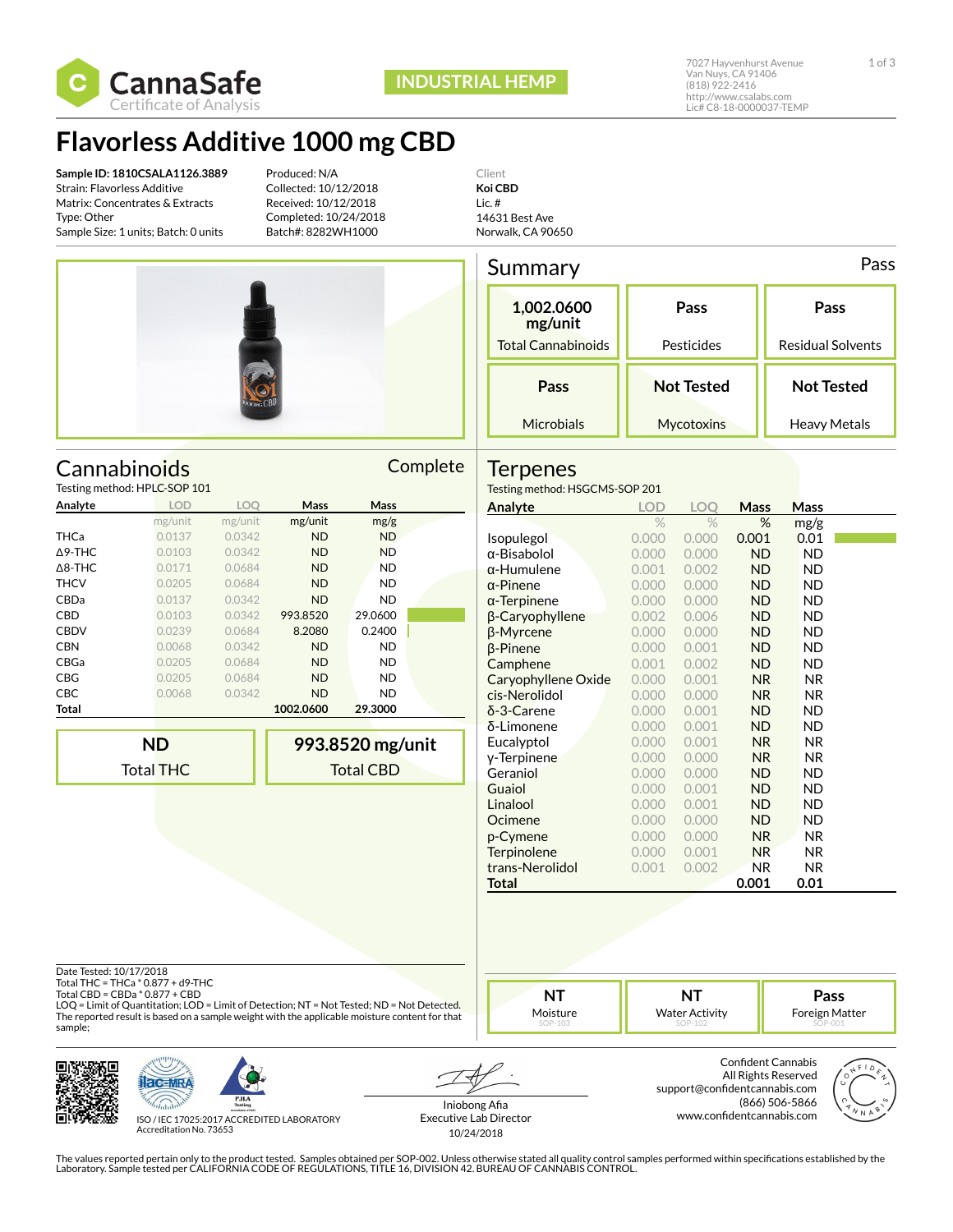

**INDUSTRIAL HEMP**

**Flavorless Additive 1000 mg CBD**

| Sample ID: 1810CSALA1126.3889        | Produced: N/A         | Client            |
|--------------------------------------|-----------------------|-------------------|
| Strain: Flavorless Additive          | Collected: 10/12/2018 | Koi CBD           |
| Matrix: Concentrates & Extracts      | Received: 10/12/2018  | $l$ ic. $#$       |
| Type: Other                          | Completed: 10/24/2018 | 14631 Best Ave    |
| Sample Size: 1 units; Batch: 0 units | Batch#: 8282WH1000    | Norwalk, CA 90650 |

### Pesticides

Test Method: LCMS & GCMS-SOP 301

| Analyte             | <b>LOD</b> | <b>LOO</b> | Limit      | Mass       | <b>Status</b> | Analyte                 | LOD        | LOO        | Limit      | Mass       | <b>Status</b> |
|---------------------|------------|------------|------------|------------|---------------|-------------------------|------------|------------|------------|------------|---------------|
|                     | <b>PPM</b> | PPM        | <b>PPM</b> | <b>PPM</b> |               |                         | <b>PPM</b> | <b>PPM</b> | <b>PPM</b> | <b>PPM</b> |               |
| Abamectin           | 0.005      | 0.100      | 0.100      | <b>ND</b>  | Pass          | Fludioxonil             | 0.001      | 0.100      | 0.100      | <b>ND</b>  | Pass          |
| Acephate            | 0.000      | 0.100      | 0.100      | <b>ND</b>  | Pass          | Hexythiazox             | 0.000      | 0.100      | 0.100      | <b>ND</b>  | Pass          |
| Acequinocyl         | 0.000      | 0.100      | 0.100      | <b>ND</b>  | Pass          | Imazalil                | 0.100      | 0.100      | 0.100      | <b>ND</b>  | Pass          |
| Acetamiprid         | 0.000      | 0.100      | 0.100      | <b>ND</b>  | Pass          | Imidacloprid            | 0.001      | 0.100      | 5.000      | <b>ND</b>  | Pass          |
| Aldicarb            | 0.100      | 0.100      | 0.100      | <b>ND</b>  | Pass          | <b>Kresoxim Methyl</b>  | 0.003      | 0.100      | 0.100      | <b>ND</b>  | Pass          |
| Azoxystrobin        | 0.000      | 0.100      | 0.100      | <b>ND</b>  | Pass          | Malathion               | 0.001      | 0.100      | 0.500      | <b>ND</b>  | Pass          |
| <b>Bifenazate</b>   | 0.000      | 0.100      | 0.100      | <b>ND</b>  | Pass          | Metalaxyl               | 0.001      | 0.100      | 2.000      | <b>ND</b>  | Pass          |
| <b>Bifenthrin</b>   | 0.000      | 0.100      | 3.000      | <b>ND</b>  | Pass          | Methiocarb              | 0.100      | 0.100      | 0.100      | <b>ND</b>  | Pass          |
| <b>Boscalid</b>     | 0.001      | 0.100      | 0.100      | <b>ND</b>  | Pass          | Methomyl                | 0.001      | 0.100      | 1.000      | <b>ND</b>  | Pass          |
| Captan              | 0.001      | 0.100      | 0.700      | <b>ND</b>  | Pass          | <b>Methyl Parathion</b> | 0.100      | 0.100      | 0.100      | <b>ND</b>  | Pass          |
| Carbaryl            | 0.001      | 0.100      | 0.500      | <b>ND</b>  | Pass          | Mevinphos               | 0.100      | 0.100      | 0.100      | <b>ND</b>  | Pass          |
| Carbofuran          | 0.100      | 0.100      | 0.100      | <b>ND</b>  | Pass          | Myclobutanil            | 0.004      | 0.100      | 0.100      | <b>ND</b>  | Pass          |
| Chlorantraniliprole | 0.001      | 0.100      | 10.000     | <b>ND</b>  | Pass          | Naled                   | 0.004      | 0.100      | 0.100      | <b>ND</b>  | Pass          |
| Chlordane           | 0.100      | 0.100      | 0.100      | <b>ND</b>  | Pass          | Oxamvl                  | 0.000      | 0.100      | 0.500      | <b>ND</b>  | Pass          |
| Chlorfenapyr        | 0.100      | 0.100      | 0.100      | <b>ND</b>  | Pass          | Paclobutrazol           | 0.100      | 0.100      | 0.100      | <b>ND</b>  | Pass          |
| Chlorpyrifos        | 0.100      | 0.100      | 0.100      | <b>ND</b>  | Pass          | Pentachloronitrobenzene | 0.000      | 0.100      | 0.100      | <b>ND</b>  | Pass          |
| Clofentezine        | 0.001      | 0.100      | 0.100      | <b>ND</b>  | Pass          | Permethrin              | 0.001      | 0.100      | 0.500      | <b>ND</b>  | Pass          |
| Coumaphos           | 0.100      | 0.100      | 0.100      | <b>ND</b>  | Pass          | Phosmet                 | 0.000      | 0.100      | 0.100      | <b>ND</b>  | Pass          |
| Cyfluthrin          | 0.001      | 0.100      | 2.000      | <b>ND</b>  | Pass          | Piperonyl Butoxide      | 0.001      | 0.100      | 3.000      | <b>ND</b>  | Pass          |
| Cypermethrin        | 0.000      | 0.100      | 1.000      | <b>ND</b>  | Pass          | Prallethrin             | 0.000      | 0.100      | 0.100      | <b>ND</b>  | Pass          |
| Daminozide          | 0.100      | 0.100      | 0.100      | <b>ND</b>  | Pass          | Propiconazole           | 0.000      | 0.100      | 0.100      | <b>ND</b>  | Pass          |
| <b>DDVP</b>         | 0.100      | 0.100      | 0.100      | <b>ND</b>  | Pass          | Propoxur                | 0.100      | 0.100      | 0.100      | <b>ND</b>  | Pass          |
| Diazinon            | 0.001      | 0.100      | 0.100      | <b>ND</b>  | Pass          | Pyrethrins              | 0.000      | 0.100      | 0.500      | <b>ND</b>  | Pass          |
| Dimethoate          | 0.100      | 0.100      | 0.100      | <b>ND</b>  | Pass          | Pyridaben               | 0.001      | 0.100      | 0.100      | <b>ND</b>  | Pass          |
| Dimethomorph        | 0.001      | 0.100      | 2.000      | <b>ND</b>  | Pass          | Spinetoram              | 0.001      | 0.100      | 0.100      | <b>ND</b>  | Pass          |
| Ethoprophos         | 0.100      | 0.100      | 0.100      | <b>ND</b>  | Pass          | Spinosad                | 0.000      | 0.100      | 0.100      | <b>ND</b>  | Pass          |
| Etofenprox          | 0.100      | 0.100      | 0.100      | <b>ND</b>  | Pass          | Spiromesifen            | 0.001      | 0.100      | 0.100      | <b>ND</b>  | Pass          |
| Etoxazole           | 0.010      | 0.100      | 0.100      | <b>ND</b>  | Pass          | Spirotetramat           | 0.000      | 0.100      | 0.100      | <b>ND</b>  | Pass          |
| Fenhexamid          | 0.001      | 0.100      | 0.100      | <b>ND</b>  | Pass          | Spiroxamine             | 0.100      | 0.100      | 0.100      | <b>ND</b>  | Pass          |
| Fenoxycarb          | 0.100      | 0.100      | 0.100      | <b>ND</b>  | Pass          | Tebuconazole            | 0.002      | 0.100      | 0.100      | <b>ND</b>  | Pass          |
| Fenpyroximate       | 0.001      | 0.100      | 0.100      | <b>ND</b>  | Pass          | Thiacloprid             | 0.100      | 0.100      | 0.100      | <b>ND</b>  | Pass          |
| Fipronil            | 0.100      | 0.100      | 0.100      | <b>ND</b>  | Pass          | Thiamethoxam            | 0.000      | 0.100      | 5.000      | <b>ND</b>  | Pass          |
| Flonicamid          | 0.001      | 0.100      | 0.100      | <b>ND</b>  | Pass          | Trifloxystrobin         | 0.001      | 0.100      | 0.100      | <b>ND</b>  | Pass          |

Date Tested: 10/18/2018<br>LOQ = Limit of Quantitation; LOD = Limit of Detection; NT = Not Tested; ND = Not Detected.





ISO / IEC 17025:2017 ACCREDITED LABORATORY Accreditation No. 73653

Iniobong Afia Executive Lab Director 10/24/2018

Confident Cannabis All Rights Reserved support@confidentcannabis.com (866) 506-5866 www.confidentcannabis.com



The values reported pertain only to the product tested. Samples obtained per SOP-002. Unless otherwise stated all quality control samples performed within specifications established by the<br>Laboratory. Sample tested per CAL

Pass